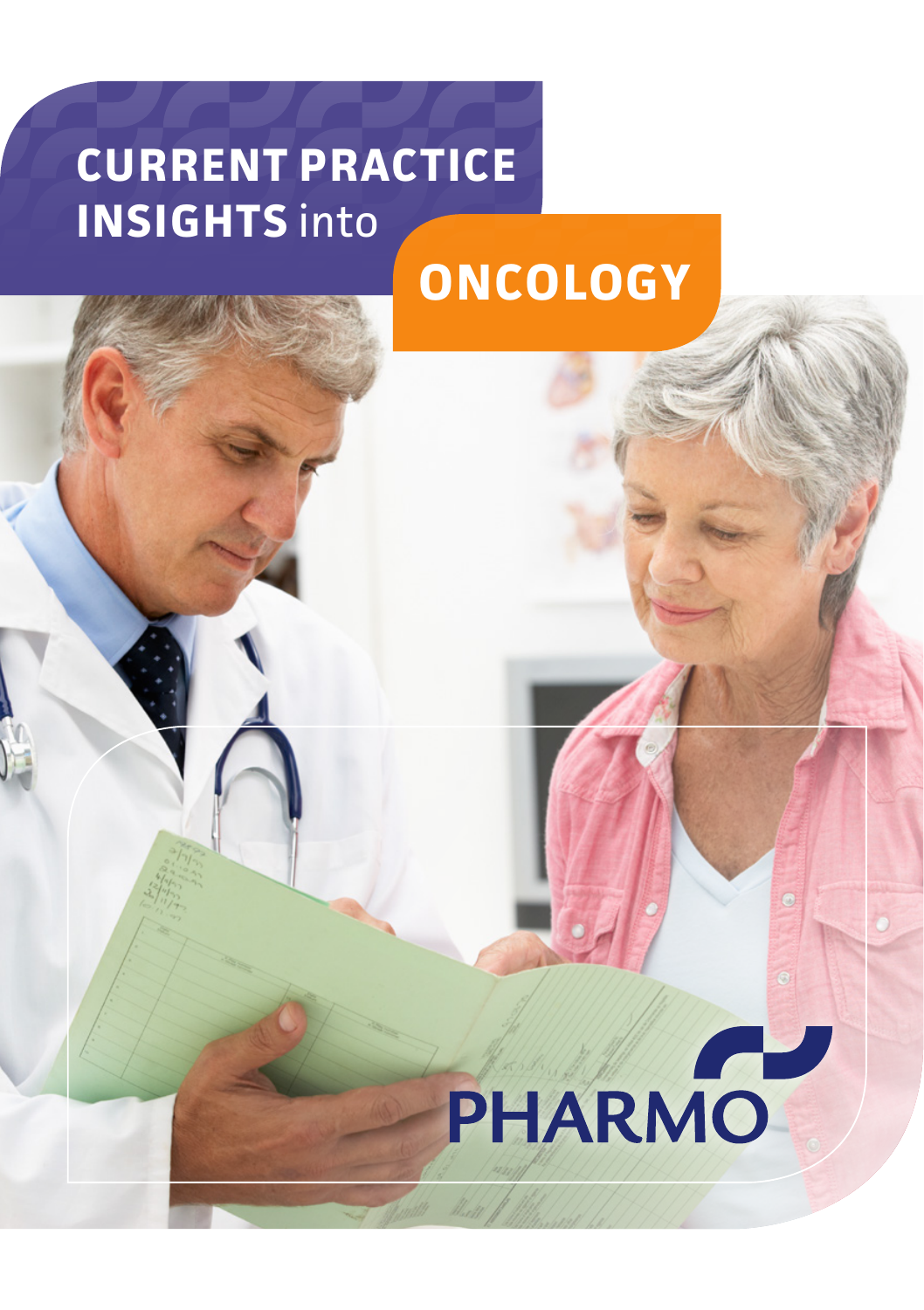An experienced sparring partner for all your EU healthcare questions

Patient-centric data derived from real-life healthcare settings is a key element in generating evidence for decision-making by healthcare stakeholders. Our clients use this evidence to demonstrate safety, effectiveness and quality of care. PHARMO is specialised in generating this evidence, by means of observational and real-life research with data from current treatment practice. We provide expert data analysis to support regulatory, market access and treatment decisions throughout a product life-cycle.

PHARMO has delivered its tailor-made services for more than 600 late-phase studies across a wide range of therapeutic areas.

For healthcare research using medical data from cancer patients, PHARMO has access to an excellent observational framework by linking the PHARMO Database Network to 1) the Eindhoven Cancer Registry (ECR) which is maintained by the Netherlands Comprehensive Cancer Organisation (IKNL), and 2) a nationwide network and registry of histo- and cytopathology which is maintained by the PALGA foundation.

**PHARMO Database Network** Rapid access to primary and secondary healthcare data





We are continuing to expand our capabilities in Europe by collaborating with European healthcare database partners.

#### Examples of information available

## **Cancer Registry**

Newly diagnosed cancer patients from 1998 onwards

- 
- *• Cancer diagnosis • Tumour staging (UICC TNM Classification)*
- *• Site (topography) and morphology (histology) according to ICD-O*
- *• Receptor status*

#### Treatment received

*• Initial treatment (surgery, chemotherapy, radiotherapy)*

## **Pathology Registry**

#### Abstracts of the pathology reports

- *• Histological, cytological and autopsy examinations*
- *• Diagnostic terms in line with SNOMED terminology*
- *• Immunohistochemistry and molecular pathology (e.g. KRAS/ EGFR/ BRAF/ ALK status)*